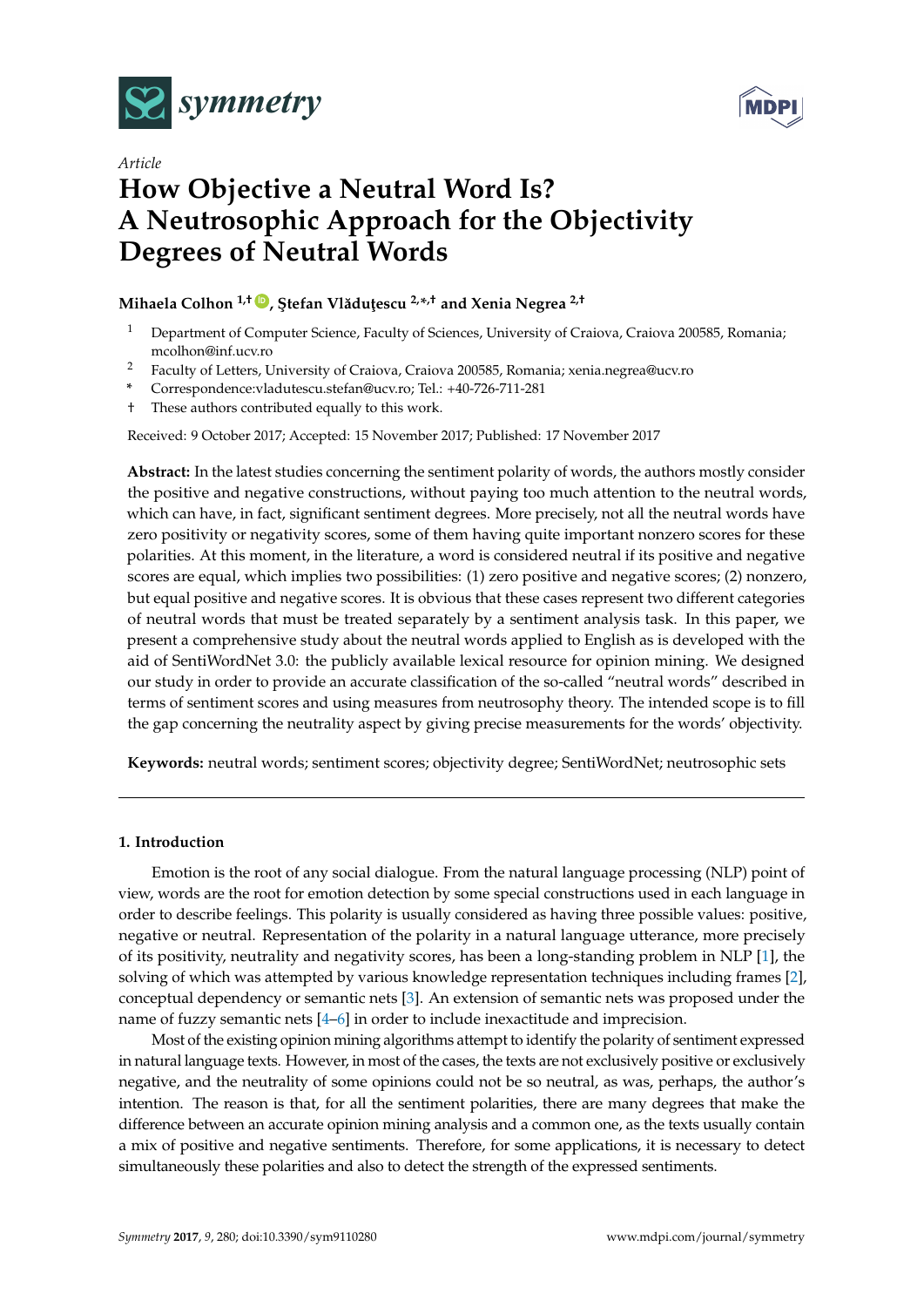For instance, programs that monitor the sentiments expressed in online media communication (chats, blogs, social forums and networks) have to be designed in order to identify all these polarity degrees and strengths [\[7\]](#page-12-5) that are intervening if inappropriate emotions or inappropriate (at-risk) users (inappropriate users or at-risk users are considered those persons that use both positive and negative expressions at a very high level of strength [\[8\]](#page-12-6)) are detected. In addition, basic research to understand the role of emotion in online communication [\[9,](#page-12-7)[10\]](#page-12-8) would also benefit from fine-grained sentiment detection, as would the growing body of psychology and other social science research into the role of sentiment in various types of discussion or general discourse [\[11\]](#page-12-9).

The study presented in this paper was constructed based on SentiWordNet 3.0: a publicly available lexical resource for opinion mining [\[12\]](#page-12-10) constructed upon the synsets of Princeton WordNet 3.0. WordNet contains English nouns, verbs, adjectives and adverbs organized in the so-called "synsets", which can be seen as logical groups of cognitive synonyms, in fact logical groups of word forms. Each word form can be a single word or a collocation (a sequence of two or more words connected by underscores). The synsets are linked through semantic pointers that describe the relationship between the connected elements, such as [\[13\]](#page-12-11):

- Nouns are connected through "hyperonymy" and "hyponymy" (inverse of "hyperonymy") relations or "meronymy" and "holonymy" (inverse of "meronymy") relations. The links defined between noun synsets form a hierarchy, which is rooted in the "entity" synset.
- Verbs are organized by means of the "troponym", "hypernym" and "entailment" relations.
- Adjectives are linked to their antonyms, and relational adjectives point to their related nouns.
- Adverbs form the smallest group of synsets. They are mostly derived from adjectives and are linked to them via the "pertainym" relation.

SentiWordNet extends the WordNet lexicon by adding sentiment scores to the synsets. More precisely, in SentiWordNet, all the synsets are annotated according to their degree of neutrality, positiveness and negativity. A sentiment score is a value that represents the synset's negative, positive or objective (neutral) connotation. Always, the sum of these three values is 1.0.

Each synset *s* is associated with three sentiment scores: *Pos*(*s*), *Neg*(*s*) and *Obj*(*s*), indicating how neutral (the value of *Obj*(*s*)) or how affective (the values of *Pos*(*s*) and *Neg*(*s*)) the terms contained in the synset are. Each of these three scores ranges between 0.0 and 1.0 values, and the sum of them is always 1.0 for each synset. For this reason, only the positivity and negativity scores are given in SentiWordNet, as the objectivity of a word is being measured by the difference:  $1 - (Pos(s) + Neg(s))$ .

A synset (and all its including words) that has value 1.0 for the objectivity scores indicates that the term is objective, while 0.0 means that the term conveys some strong sentimental (positive or negative) meaning [\[14\]](#page-12-12). A subjective term is considered a term with important positive or negative polarity (*PN*-polarity), while an objective term can be defined as a term that does not have either positive or negative characteristics [\[12\]](#page-12-10) or, in the presence of nonzero positive and negative scores, the objective score is the highest. Nevertheless, none these works make a distinction between different senses of a word, so that the term, and not its senses, are classified, although there are some works [\[15,](#page-12-13)[16\]](#page-12-14) that distinguish between different parts-of-speech data of a word [\[12\]](#page-12-10).

The task of determining whether a term is a marker of opinionated content (i.e., subjective) has received much attention [\[12](#page-12-10)[,17](#page-12-15)[–19\]](#page-12-16), with less attention concerning the analysis of the words' objectivity degree, even if its results could help a fine-grained sentiment detection. A hard classification method will probably label as objective any term that has no strong *PN*-polarity, like "short" or "alone" [\[12\]](#page-12-10). In this assumption, if a sentence contains many such terms, an opinion mining analysis based on a hard classification will probably miss its subtly subjective character, while a fine-graded sentiment classification may provide enough information to capture such nuances.

This paper addresses the problem of objectivity degrees of neutral words by applying the neutrosophic theory on the words' sentiment scores. In this approach, a word *w* is considered as a single-valued neutrosophic set [\[20\]](#page-12-17) being represented by its three sentiment scores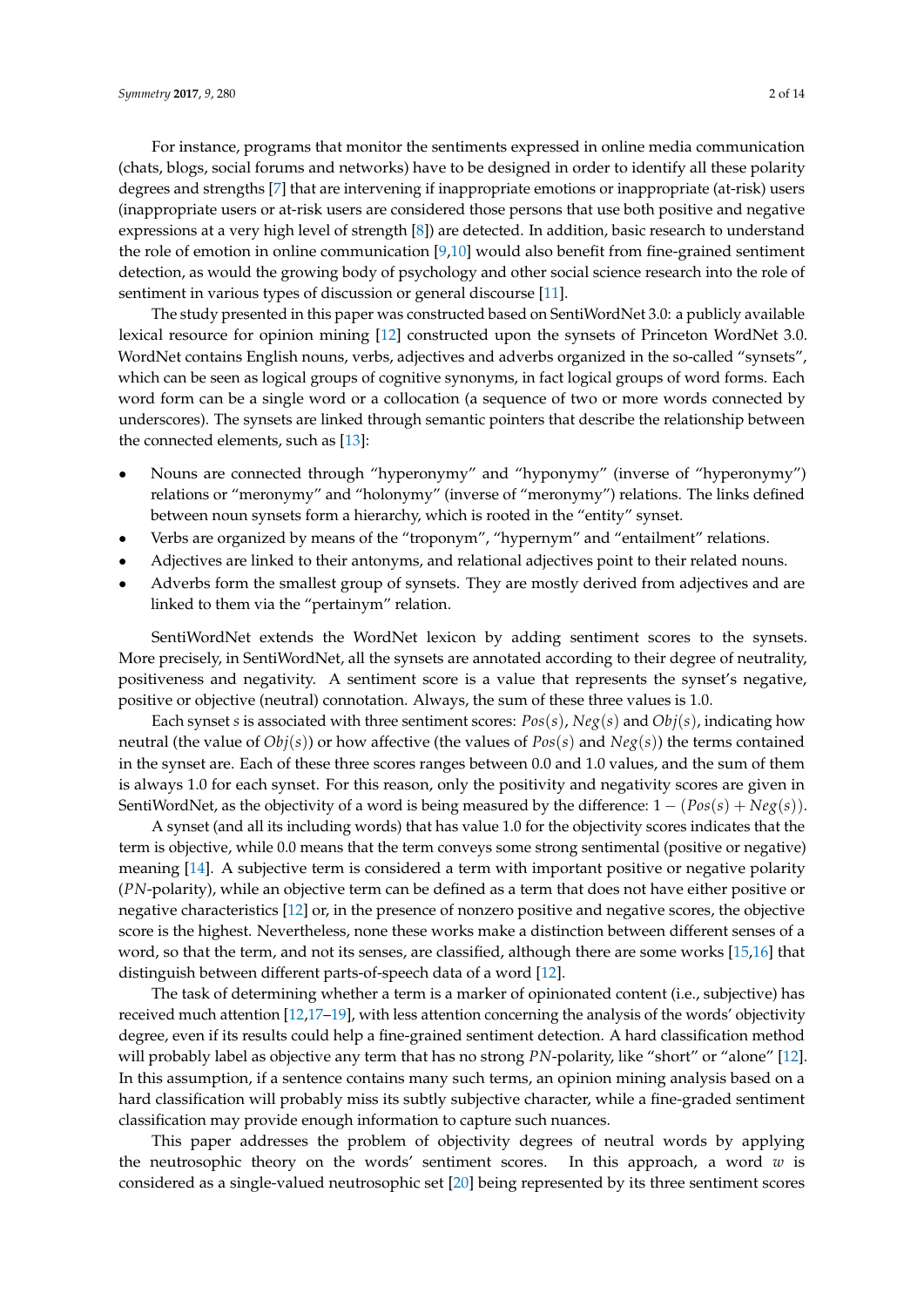(*Pos*(*w*),*Obj*(*w*), *Neg*(*w*)), where *Pos*(*w*), *Obj*(*w*) and *Neg*(*w*) denote the positivity, objectivity and, respectively, negativity scores of the word *w*. These scores are determined by implementing a weighted average upon all the sentiment scores of the SentiWordNet synsets in which the word *w* appears. The data upon which the study was conducted are represented by the SentiWordNet lexical resource. From this resource, a special lexicon of neutral words was manually created in order to evaluate the proposed method. The main aim of this work is to enhance the performance of the sentiment analysis tasks by resolving the incorrect sentiment classification problem due to an improper interpretation of the words' sentiment scores.

The purpose of this paper is to show that there is no basis for considering that neutrality means equal positive and negative scores. Therefore, we propose a precise mechanism that measures the objectivity degrees of the words by considering all the involved aspects concerning the sentiment polarity of the words. The mechanism is formalized with the help of neutrosophic functions, which are used for measuring the objectivity degrees of the words based on their sentiment scores. This is a word-level study in which words are considered as single entities. This means that no contextual information is taking into account, as we are not dealing with sequences of words in which the polarity of a word can be affected by the polarity of the surrounding words, as in "non-negative". We recognize the problem of detecting the polarity for pieces of texts (sequences of more than one word), and we intend to address it in our future works; however, for this present study, we analyze the words by considering them in a neutral environment, in which their polarities are not affected by external circumstances.

The paper is organized as follows: in the following section, we review the literature in the domain of the neutrality theory. Section [3](#page-3-0) presents the neutrosophic theory we have used in order to model the words' sentiment polarities. Section [4](#page-5-0) is dedicated to the neutrosophic approach we have developed for neutral words classes, while Section [5](#page-7-0) presents the neutrosophic concepts used for modeling the words' objectivity degrees. The last section summarizes the conclusions of the proposed mechanism and our future studies' goals.

#### **2. Related Works**

In the literature, the typical studies concerning opinion mining concentrate on the (very) positive and (very) negative emotion words detected in texts [\[21\]](#page-13-0), the so-called "positive versus negative" problem. This kind of approach has several weakness concerning not only these two contrasting types of data, but also by neglecting the so-called "neutral words". Thus, despite the fact that neutral words could improve, under specific conditions, the opinion mining task's accuracy, they are ignored by most researchers. In the few studies that mainly address neutrality, several technique are being used: the lexicon-based techniques take into account the neutrality score of the words in order to detect neutral opinions [\[22\]](#page-13-1) or in order to filter them out for enabling algorithms to focus only on the words with positive and negative sentiment [\[23\]](#page-13-2); also, the statistical techniques filter all the information considered as neutral to focus only on the affective utterances in order to improve the binary classification of the texts into positive and negative ones [\[24,](#page-13-3)[25\]](#page-13-4).

It is also our belief that "so far, to our knowledge, there is yet no theory of emotion really elaborating on the structures and/or processes underlying stimulus neutrality" [\[26\]](#page-13-5). Moreover, some authors suggested [\[27\]](#page-13-6) that as in every polarity detection problem, all three categories must be identified (namely, positive, negative and neutral), and therefore, the detection of the neutral category along with the other two can even improve the overall precision. Additionally, when the objectivity of the so-called "neutral words" is not so objective (as we will prove in the next sections), the precise recognition of the objectivity degrees of the words is even more necessary.

As is stated in the literature, neutrality can arise from two possible situations: (1) the neutrality can be caused by a state of no or insignificant affective involvement or (2) the neutrality can signify a balanced state of positive and negative affect. In our study, we have considered all these cases, and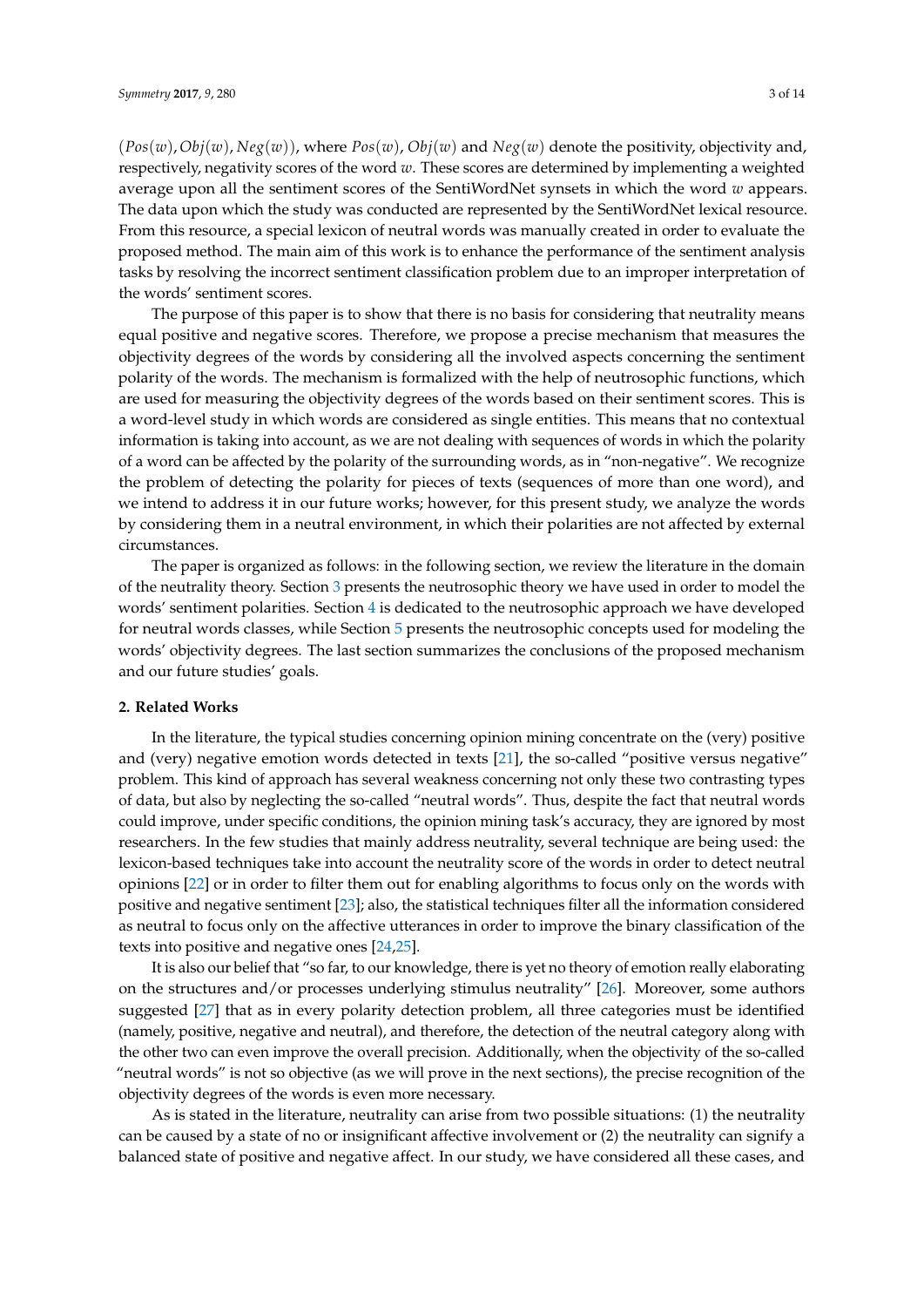we have seen important differences from the sentiment polarity point of view between these two neutrality situations (see Section [4\)](#page-5-0).

#### <span id="page-3-0"></span>**3. Neutrosophic Representation of Word Sentiment Scores**

The approach deployed in this paper for the degrees of neutrality is formalized using neutrosophy theory concepts. The name "neutrosophy" is derived from the Latin word "neuter", which means neutral, and the Greek word "Sophia", which stands for skill or wisdom. Neutrosophy is a branch of philosophy that studies the origin, nature and scope of neutralities [\[28\]](#page-13-7). Florentin Smarandache had generalized the fuzzy logic by introducing two new concepts [\[29\]](#page-13-8): "neutrosophy", the study of neutralities as an extension of dialectics and its derivative "neutrosophic", such as "neutrosophic logic", "neutrosophic set", "neutrosophic probability" and "neutrosophic statistics". Neutrosophy is the basis of neutrosophic logic, neutrosophic probability, neutrosophic sets and neutrosophic statistics.

A neutrosophic set (*NS*) is a general framework that generalizes the concept of the classic set and fuzzy set and for which the indeterminacy is quantified explicitly and truth-membership (truth-degree), indeterminacy-membership (indeterminacy-degree) and false-membership (falsity-degree) are independent [\[30](#page-13-9)[,31\]](#page-13-10).

Let *X* be a universe of discourse, with a generic element in *X* denoted by *x*, then a neutrosophic set [\[32\]](#page-13-11) *A* is an object having the form  $A = \{ \langle x : t_A(x), i_A(x), f_A(x) \rangle, x \in X \}$  where the functions  $t, i, f: X \rightarrow [0, 1]$  define respectively the degree of membership (or truth), the degree of indeterminacy and the degree of non-membership (or falsehood) of the element  $x \in X$  to the set *A* fulfilling the condition  $0 \le t_A + i_A + f_A \le 3$ . As stated in [\[1\]](#page-12-0), the three notions of truth, indeterminacy and falsehood can be substituted by the notions of positivity, neutrality and negativity, respectively.

**Definition 1.** *[\[33\]](#page-13-12) Let X be a universe of discourse. The set A* ⊂ *X is called a single-valued neutrosophic set (SVNS), if each element*  $x \in A$  *has, with respect to*  $A$ *, a degree of membership* ( $t_A$ *), a degree of indeterminate-membership* (*i*<sub>*A*</sub>) and a degree of non-membership (*f<sub>A</sub>*), where  $t_A$ ,  $i_A$ ,  $f_A \in [0,1]$ *and*  $0 \le t_A + i_A + f_A \le 3$ *. We write*  $x(t_A, i_A, f_A) \in A$ *.* 

A single-valued neutrosophic number [\[34\]](#page-13-13) is a special single-valued neutrosophic set on the set of real numbers R. Let  $(t, i, f)$  be a single-valued neutrosophic number, where  $t, i, f \in [0, 1]$ . The component *t* (truth) is considered as a positive quality, while *i* (indeterminacy) and *f* (falsehood) are considered negative qualities.

In this paper, we make use of special representations in which a word *w* is considered as a single-valued neutrosophic set of the form:

$$
(Pos(w),Obj(w),Neg(w))
$$

where  $Pos(w)$ ,  $Obj(w)$  and  $Neg(w)$  denote the positivity, objectivity and, respectively, negativity scores of the word *w*. In this manner, all the properties involving the concept of the single-valued neutrosophic set and its refinement, the single-valued neutrosophic number, can be used and exploited.

In order to exemplify this representation, let us consider a word labeled as "neutral" because of its sentiment scores *hydrostatic*#*a*(0, 0, 1) where the notation #*a* specifies the parts-of-speech of the word, in this case an adjective, and the triple  $(0, 0, 1)$  specifies the positive, negative and, respectively, objective scores of the synset that contains the adjective "hydrostatic".

The representation of the word "hydrostatic" considered as a single-value neutrosophic number becomes *hydrostatic*#*a*(0, 1, 0) where the triplet specifies the word positivity, objectivity and neutrality scores. Obviously: the conditions imposed on these three values are preserved:

- $Pos(hydrostatic\#a)$ ,  $Obj(hydrostatic\#a)$ ,  $Neg(hydrostatic\#a) \in [0,1]$  and
- $0 \leq Pos(hydrostatic \#a) + Obj(hydrostatic \#a) + Neg(hydrostatic \#a) = 1 \leq 3.$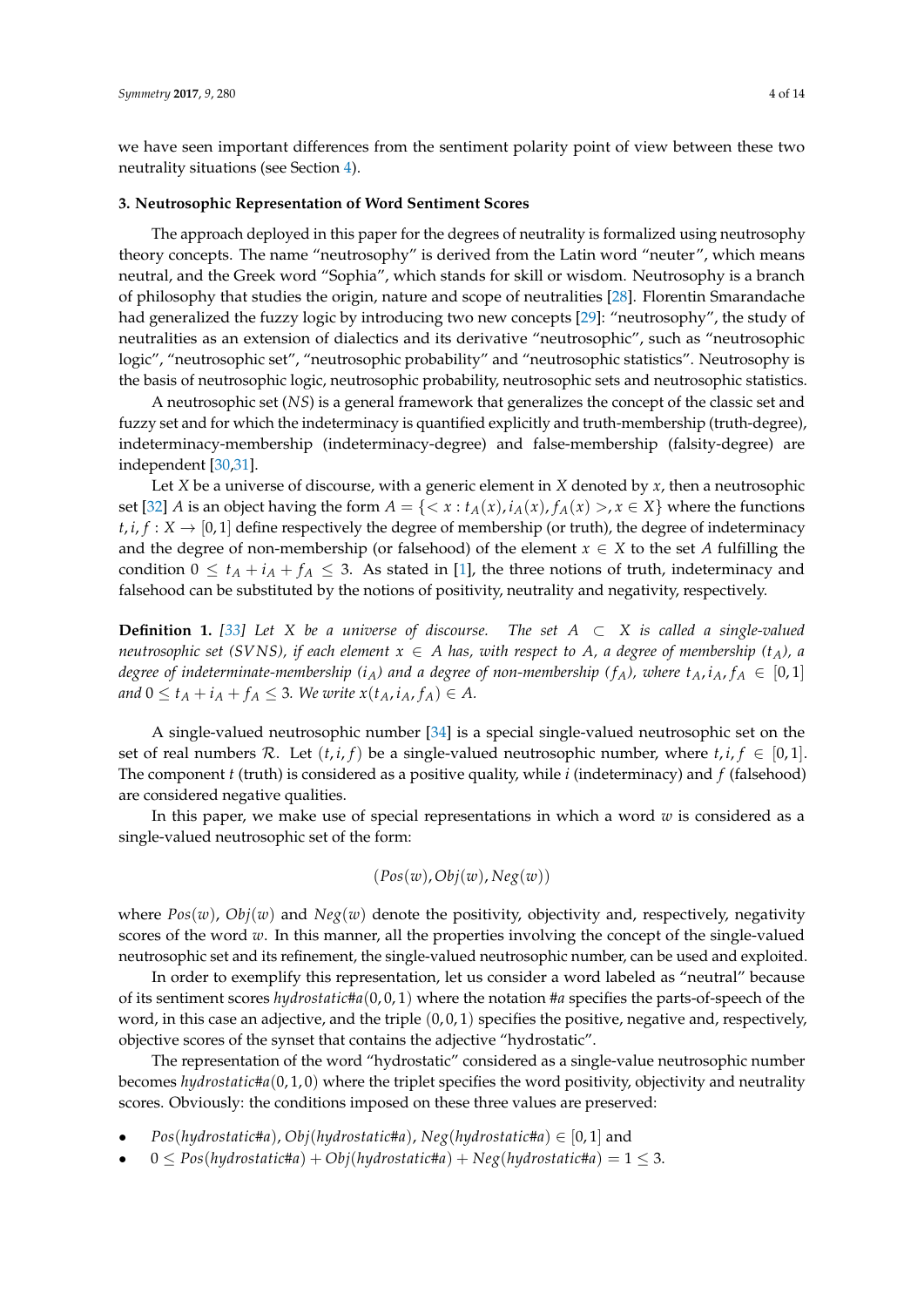*Symmetry* **2017**, *9*, 280 5 of 14

If a word has more than one sense, it will appear in more than one synset, one for each sense. Because the neutrosophic representation of the words is determined based on the scores triplet specified for the SentiWordNet synsets, in the case of multi-sense words, a weighted average must be implemented in order to obtain a single sentiment score triplet (the presented formulas approximate the sentiment value of a word by weighing the synset scores according to their rank (after [\[35\]](#page-13-14))) (*Pos*(*w*),*Obj*(*w*), *Neg*(*w*)):

<span id="page-4-0"></span>
$$
Pos(w) = \frac{Pos(w^1) + \frac{1}{2}Pos(w^2) + \ldots + \frac{1}{n}Pos(w^n)}{1 + \frac{1}{2} + \ldots + \frac{1}{n}}
$$
(1)

$$
Neg(w) = \frac{Neg(w^1) + \frac{1}{2}Neg(w^2) + \ldots + \frac{1}{n}Neg(w^n)}{1 + \frac{1}{2} + \ldots + \frac{1}{n}}\tag{2}
$$

<span id="page-4-1"></span>
$$
Obj(w) = 1 - Pos(w) - Neg(w)
$$
\n(3)

where by  $w_1, w_2, \ldots w_n$ , we denote the first, the second, respectively, the *n*-th sense of the considered word *w*. We used this weighted average formula as it pays attention to the frequency of a word's senses such that the first sense, which is the most used one, is preserved as it is, while the second, which is less used, is divided by two, etc.

**Definition 2.** *[\[36\]](#page-13-15) The average positive quality neutrosophic function (also known as the neutrosophic score function) of a neutrosophic number is defined as:*

$$
s^{+}:[0,1]^{3}\rightarrow [0,1], s^{+}(t,i,f)=\frac{t+(1-i)+(1-f)}{3}
$$

**Definition 3.** *[\[36\]](#page-13-15) The average negative quality neutrosophic function of a neutrosophic number is defined as:*

$$
s^- : [0,1]^3 \to [0,1], s^-(t,i,f) = \frac{(1-t)+i+f}{3}
$$

**Definition 4.** *[\[36\]](#page-13-15) The neutrosophic accuracy function is defined by:*

$$
h: [0,1]^3 \to [-1,1], h(t,i,f) = t - f
$$

**Definition 5.** [\[36\]](#page-13-15) The neutrosophic certainty function is:  $c : [0,1]^3 \rightarrow [0,1]$ ,  $c(t, i, f) = t$ 

**Theorem 1.** *[\[36\]](#page-13-15) The average positive quality neutrosophic function and the average negative quality neutrosophic function are complementary to each other, or*  $s^+(t,i,f) + s^-(t,i,f) = 1$ *.* 

All the above functions can be used in order to define a ranking (comparison) between two neutrosophic numbers in multi-criteria decision making. More precisely, using the functions presented above: neutrosophic score function, neutrosophic accuracy function and neutrosophic certainty function, one can define a total order on the set of neutrosophic numbers [\[36\]](#page-13-15), noted here with  $>_{N}$ . Indeed, if we consider two single-valued neutrosophic numbers  $(t_1, i_1, f_1)$  and  $(t_2, i_2, f_2)$ , where  $t_1$ ,  $i_1$ ,  $f_1$ ,  $t_2$ ,  $i_2$ ,  $f_2 \in [0, 1]$ , then:

- 1. if  $s^+(t_1, i_1, f_1) > s^+(t_2, i_2, f_2)$ , then  $(t_1, i_1, f_1) > N(t_2, i_2, f_2)$ ;
- 2. if  $s^+(t_1, i_1, f_1) = s^+(t_2, i_2, f_2)$  and  $h(t_1, i_1, f_1) > h(t_2, i_2, f_2)$ , then  $(t_1, i_1, f_1) >_N (t_2, i_2, f_2)$ ;
- 3. if  $s^+(t_1, i_1, f_1) = s^+(t_2, i_2, f_2)$  and  $h(t_1, i_1, f_1) = h(t_2, i_2, f_2)$  and  $c(t_1, i_1, f_1) > c(t_2, i_2, f_2)$ , then  $(t_1, i_1, f_1) > N (t_2, i_2, f_2)$ ;
- 4. if  $s^+(t_1, i_1, f_1) = s^+(t_2, i_2, f_2)$  and  $h(t_1, i_1, f_1) = h(t_2, i_2, f_2)$  and  $c(t_1, i_1, f_1) = c(t_2, i_2, f_2)$ , then  $(t_1, i_1, f_1) = (t_2, i_2, f_2)$ .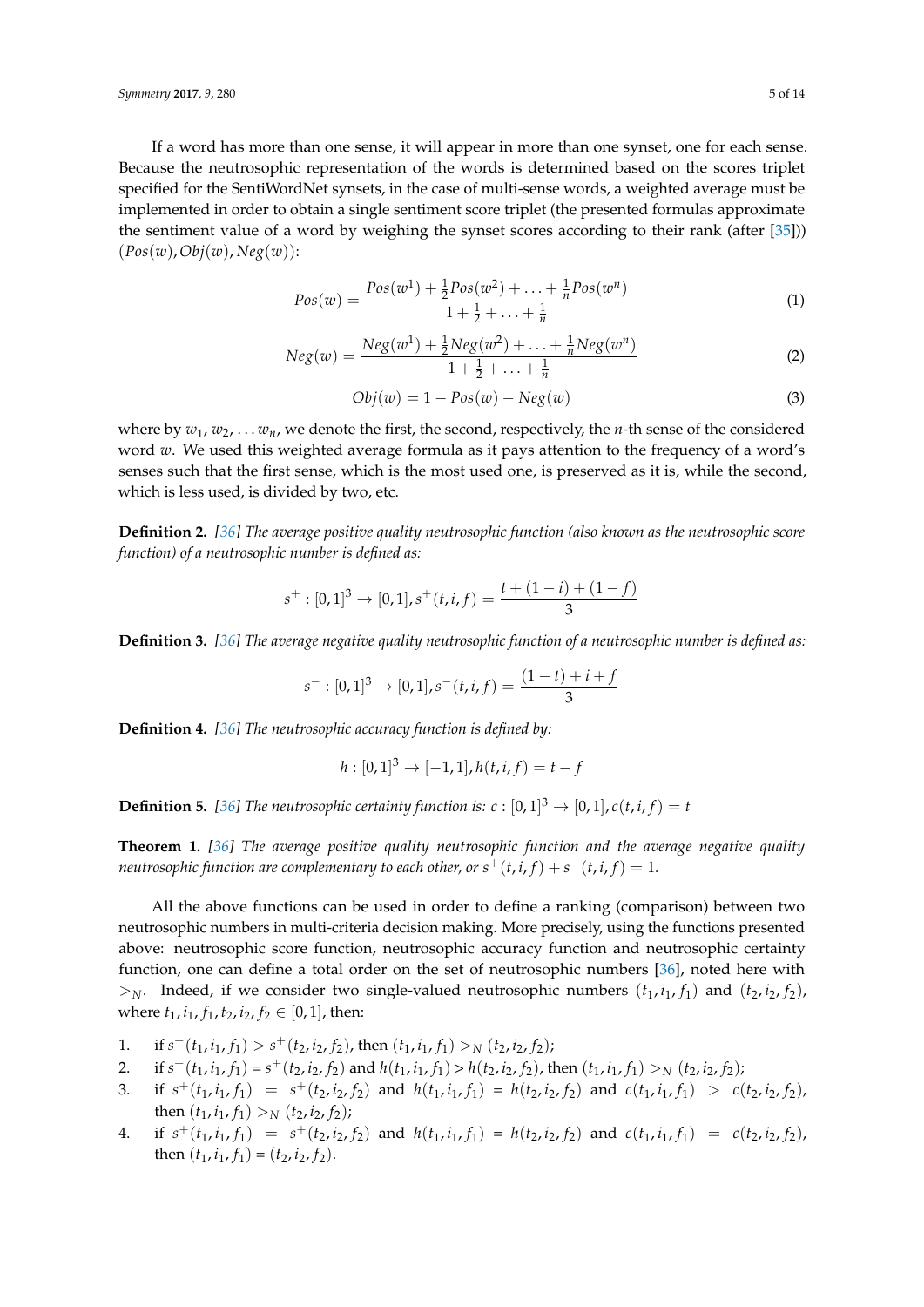In the study presented in this paper, we make use of these functions in order to distinguish between the word scores, in an attempt to investigate how objective the neutral words are. As will be shown, there are precise values of these function based on which we can accurately identify the objectivity degrees of the neutral words.

At this moment, in the literature, a word is considered neutral if its positive and negative scores are equal, as it is usually interpreted as "a combination of positive and negative valence for the same stimulus" [\[26\]](#page-13-5). At the sentence level, this situation can be exemplified by the construction "I have some good news and some bad news." [\[26\]](#page-13-5). At the word level, we can have two possibilities: (1) words with zero positive and negative scores; (2) words with nonzero, but equal positive and negative scores. It is obvious that these cases represent two different categories of neutral words that must be treated separately by a sentiment analysis task.

In this paper, we propose a new mechanism for measuring the objectivity degrees of the words that pays attention to all characteristics that can alter the objectivity of the words. Our study was developed with the aid of the SentiWordNet 3.0, the publicly available lexical resource for opinion mining. The results of our study can be used in order to construct a formalism based on which the sentiment strength of the words can be determined in a very precise manner. The paper exemplifies all the involved computations for the words considered neutral with respect to their sentiment scores. Surprisingly enough, the reader will discover that the objectivity degree of the so-called "neutral words" is not as great as it should be.

#### <span id="page-5-0"></span>**4. Objectivity Classes for Neutral Words**

The programs that make use of SentiWordNet data [\[12\]](#page-12-10) consider the same set of rules in order to label the words of this lexical resource with sentiment category. At this moment, seven sentiment categories are proposed and used in the literature: neutral, positive, negative, weak positive, weak negative, strong positive and strong negative.

In Algorithm [1,](#page-5-1) we give the code proposed by Alvin Alexander [\[37\]](#page-13-16) for these seven sentiment labels (From the very beginning, we have to point out that on the SentiWordNet site [\(http://](http://sentiwordnet.isti.cnr.it/) [sentiwordnet.isti.cnr.it/\)](http://sentiwordnet.isti.cnr.it/), the program code for processing the SentiWordNet database does not include any function for labeling the words with sentiment categories. We consider that the reason for this derives from the fact that sentiment labeling is, at the present moment, an open problem, for which we intend to find an accurate solution.), where score is considered as a pondered difference between the positivity and negativity scores of a word (a word with multiple senses has multiple sentiment score pairs, one for each sense). More precisely, if a word appears in *n* synsets, then for each *i*-th synset in which the word appears, its score, noted here with *synset*−*score<sup>i</sup>* , is taken as:

*synset*−*score<sup>i</sup>* = *positive*−*score<sup>i</sup>* − *negative*−*score<sup>i</sup>* , 1 ≤ *i* ≤ *n*

<span id="page-5-1"></span>

| <b>Algorithm 1:</b> Sentiment word labels based on SentiWordNet scores. |
|-------------------------------------------------------------------------|
| function classForScore(score)                                           |
| sent $\leq$ "neutral"                                                   |
| if(score >= $0.75$ ) sent <- ''strong_positive''                        |
| else if(score > 0.25 && score <= 0.5) sent <- ''positive''              |
| else if (score > 0 && score<=0.25) sent <- $\lq\lq$ weak_positive''     |
| else if(score < 0 && score>=-0.25) sent <- $\lq$ weak_negative''        |
| else if(score < -0.25 && score >= -0.5) sent <- ''negative''            |
| else if $(\text{score} \le -0.75)$ sent $\le$ "strong negative"         |
| return sent                                                             |
| endfunction                                                             |
|                                                                         |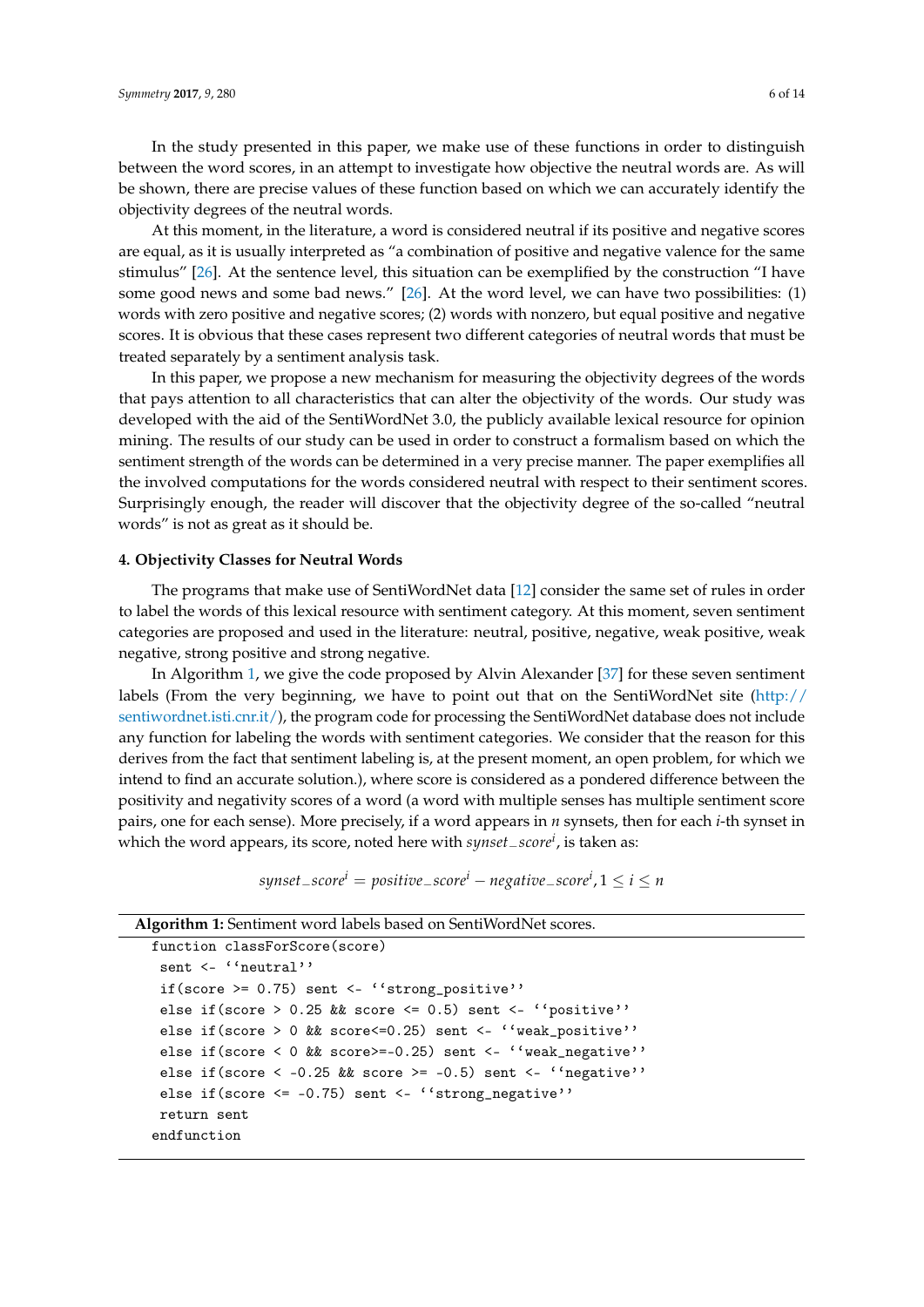The score over all *n* synsets in which the word appears is calculated using the weighted average formula (after [\[35\]](#page-13-14)):

<span id="page-6-0"></span>
$$
score = \frac{synset\_score^{1} + \frac{1}{2}synset\_score^{2} + \ldots + \frac{1}{n}synset\_score^{n}}{1 + \frac{1}{2} + \ldots + \frac{1}{n}}
$$
(4)

In what follows, we will name "neutral words" all the words that are labeled with "neutral" by the rules of Algorithm [1.](#page-5-1) This means that all the words that have zero scores (calculated as in Equation [\(4\)](#page-6-0)) are labeled as "neutral words". Two questions arise:

- Question: What does score  $= 0$  mean? Answer: This means zero positive and negative scores or equal positive and negative scores for non-zero for positivity and negativity values.
- Question: What does equal positive and negative scores mean? Answer: Considering that all the words of SentiWordNet have the sum of the positive, negative and objective scores equal to one, this means that the positive and negative scores can have values between zero (the minimum value) and 0.5 (the maximum value)

<span id="page-6-1"></span>Surprisingly enough, by extracting all the words that are labeled as "neutral words" by the set of rules indicated above, we identified three classes of these words (see Figure [1\)](#page-6-1), each group acting differently from the sentiment score point of view, and moreover, having different values for the average quality neutrosophic functions.



Figure 1. The "neutral words" grouped by the positivity and negativity scores.

More precisely, from a total of 115,322 "neutral words", almost all of them (113,694) have zero positive and negative scores and the maximum value (one) for objectivity, that is their sentiment score tuple is (0, 0, 1). We will consider these words as pure objective words.

A very small number of "neutral words", only 46 words, have positive and negative scores values equal to 0.5, that is their sentiment score tuple is (0.5, 0.5, 0). As a direct consequence of these values for the positive and negative scores, the objectivity score of these words is zero, despite their "neutral" label. We will name these words as half positive-half negative words.

The last discussed category, quite small considering the total number of neutral words, includes only 1582 words. However, this is very interesting, from the point of view of our study, because the phenomena identified for these words was also seen at some sentiment words, such as "weak positive" and "weak negative" words (we take here the same set of rules of Algorithm [1](#page-5-1) for labeling the words with "weak positive" or "weak negative"). As opposed to the first two categories presented above: the pure objective words (with the objective score equal to one) and the half positive-half negative words (with the objective score equal to zero), for this last category of "neutral words", the values of the objective score vary from 0.166 to 0.98, that is the values of this score include almost all possible values this score can have.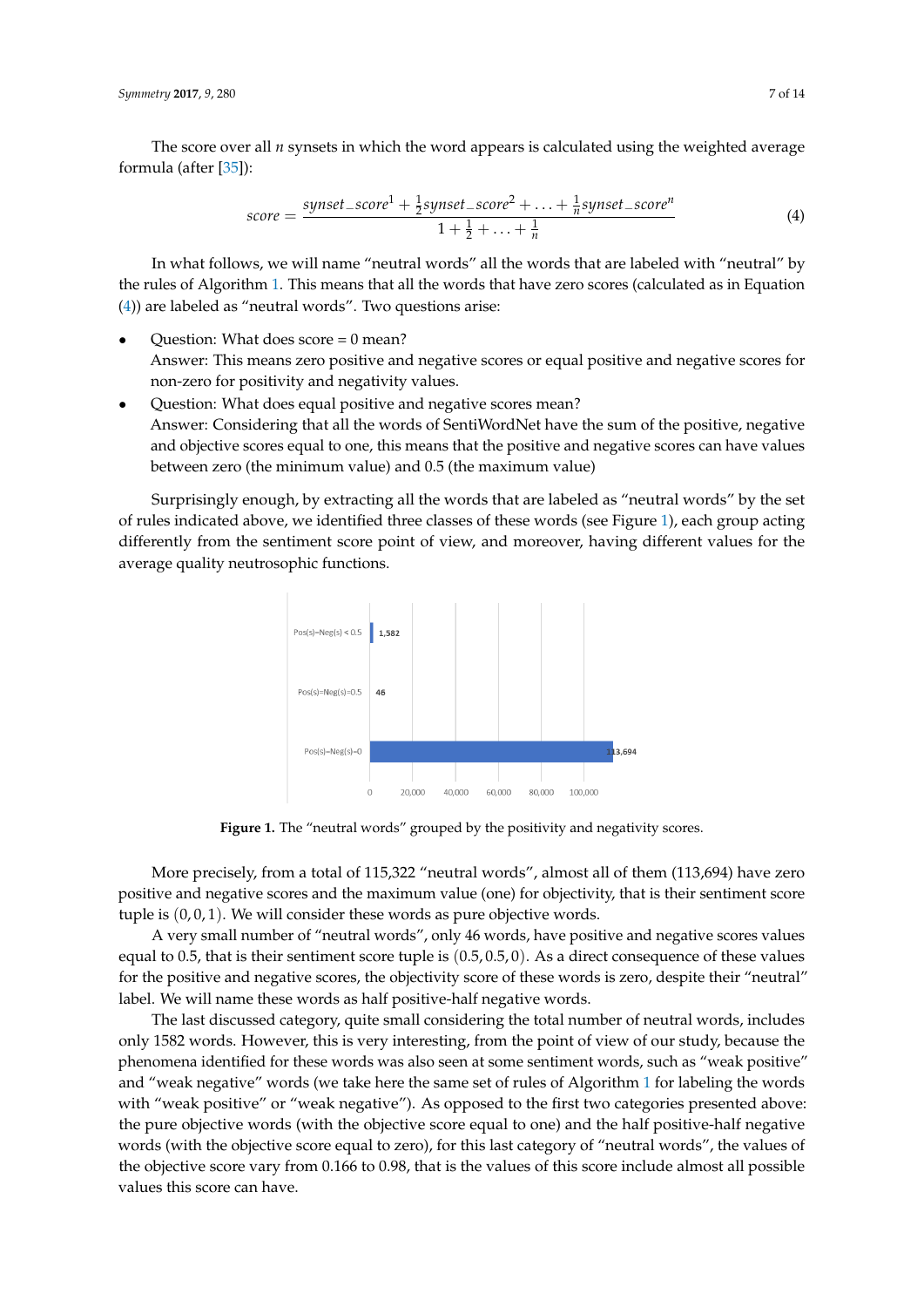More precisely, because this last category consists of instances with equal positive and negative scores having values greater than zero and smaller than 0.5, the objectivity scores vary between 0.166667 (when the positive and negative scores reach their maximum value for this category, that is 0.416667) and 0.9878 (when the positive and negative scores reach their minimum, 0.006). We will call the words in this last category as positive and negative balanced words, as they represent in fact "a balanced state of positive and negative affect" [\[26\]](#page-13-5).

For this last category of positive and negative balanced words, we identified two groups:

- one group has instances with (0.125, 0.125, 0.75) sentiment scores (see Figure [2\)](#page-7-1);
- <span id="page-7-1"></span>the second group corresponds to instances with (0.25, 0.25, 0.5) sentiment scores (see Figure [3\)](#page-7-2).



 $\blacksquare$  POSITIVE  $\blacksquare$  NEGATIVE  $\blacksquare$  NEUTRAL

<span id="page-7-2"></span>**Figure 2.** The (0.125, 0.125, 0.75) set of words from the positive and negative balanced words class.



**Figure 3.** The (0.375, 0.375, 0.25) set of words from the positive and negative balanced words class.

This particular category of "neutral words" has, as we already pointed out, both affective polarity (when the positive and negative scores are greater than the objective ones; few cases); but also objective polarity (when the reverse situation occurs; the majority of cases). For this reason, we consider that the results obtained for the positive and negative balanced words can be applied also to the affective words (especially for the (weak) positive words and (weak) negative words). This represent the direction for our future studies.

#### <span id="page-7-0"></span>**5. Neutrosophic Measures for the Objectivity Degrees of Neutral Words**

As was presented in the previous section, using the rules of Algorithm [1,](#page-5-1) the resulting "neutral word" labels correspond to instances with different affective polarities. There is thus a need for a more accurate mapping based on which the sentiment polarity of the words would be more precisely evidenced.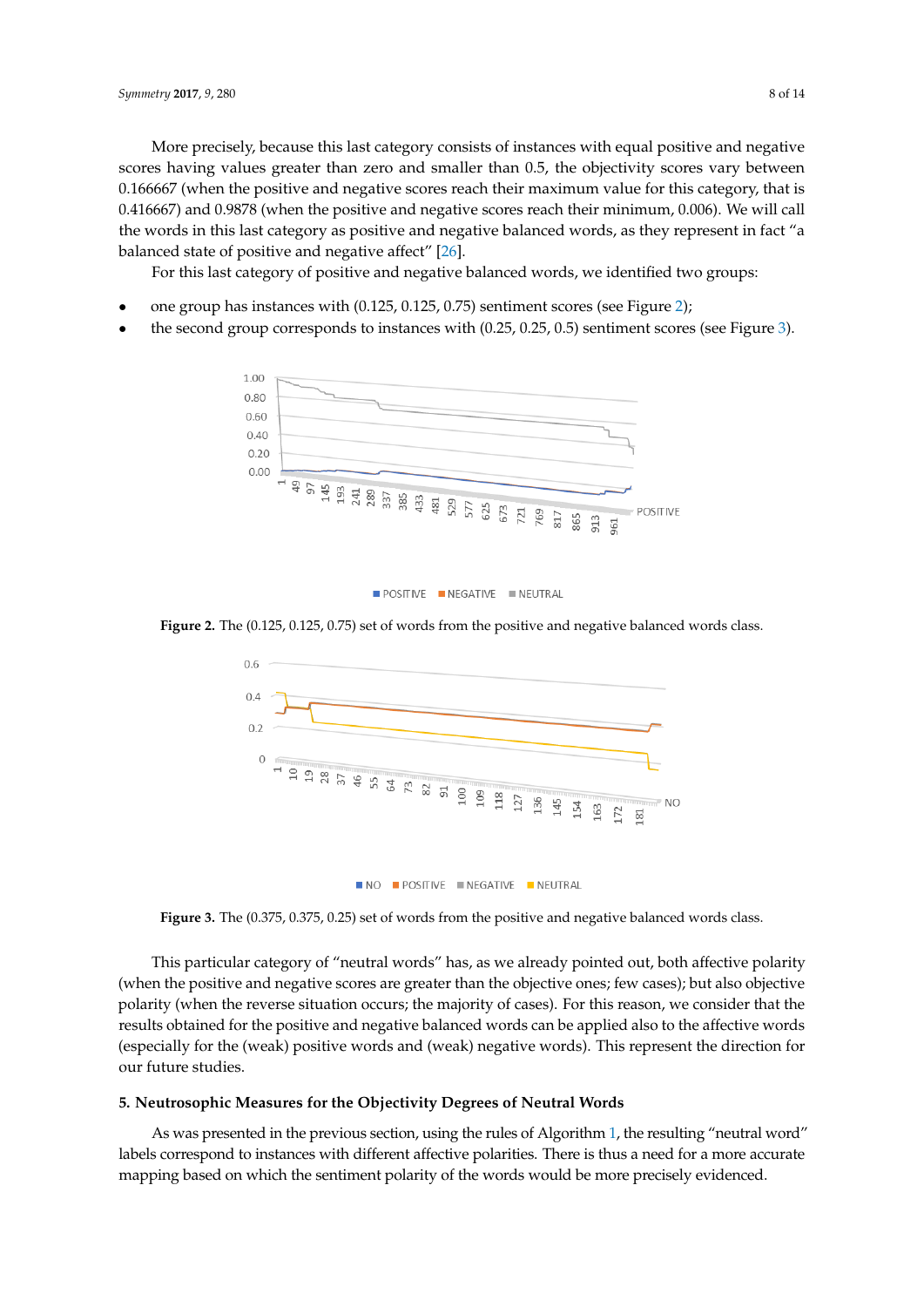In this section, we present a precise mechanism for measuring the words' objectivity degrees, which maps any neutral word in one of the three objectivity classes proposed in the previous section.

The measuring mechanism described in Algorithm [2](#page-8-0) is bidirectional, which means that one can measure the words' objectivity degrees (by applying the average negative quality neutrosophic function and the <*objectivity* relation) as well as the words' affective degrees (by applying the average positive quality neutrosophic function and the  $\langle_{affectivity}$  relation).

**Algorithm 2:** Objectivity class labeling (the three input scores are determined according to Equations  $(1)$  to  $(3)$ .)

```
Input: (Pos(w), Obj(w), Neg(w)) such that Pos(w)=Neg(w)Output: Objectivity Class Label
function objectivityLabel(Pos(w), Obj(w), Neg(w))
t \leq -\text{Pos}(w)f \leftarrow \text{Neg}(w)i \leftarrow 0bj(w)if (s+(t,i,f) = 0.33 || s-(t,i,f) = 0.67)output ''Pure Neutral Word''
 else if (s+(t,i,f) = 0.67 || s-(t,i,f) = 0.33)output ''Half Positive-Half Negative Word''
 else if (0.33 < s+(t,i,f) < 0.67 || 0.33 < s-(t,i,f) < 0.67)output ''Positive and Negative Balanced Word''
 endif
 endif
 endif
 output ''affectivity degree:'', s+
 output ''objectivity degree:'', s-
endfunction
```
We choose to use these neutrosophic functions on the words' SentiWordNet scores as these functions impose on the considered words an order that suits our proposed objectivity classes for neutral words perfectly: pure neutral words (100% *Neutral*), positive and negative balanced words (*PosNegBalanced*), half positive-half negative words (50%-50%). As can be seen in Figure [4,](#page-9-0) both functions have two extremity points, 0.33 and 0.67, points that are shared by the pure neutral words and half positive-half negative words classes and a continuous set of values between these two points, which corresponds to the elements of positive and negative balanced words class.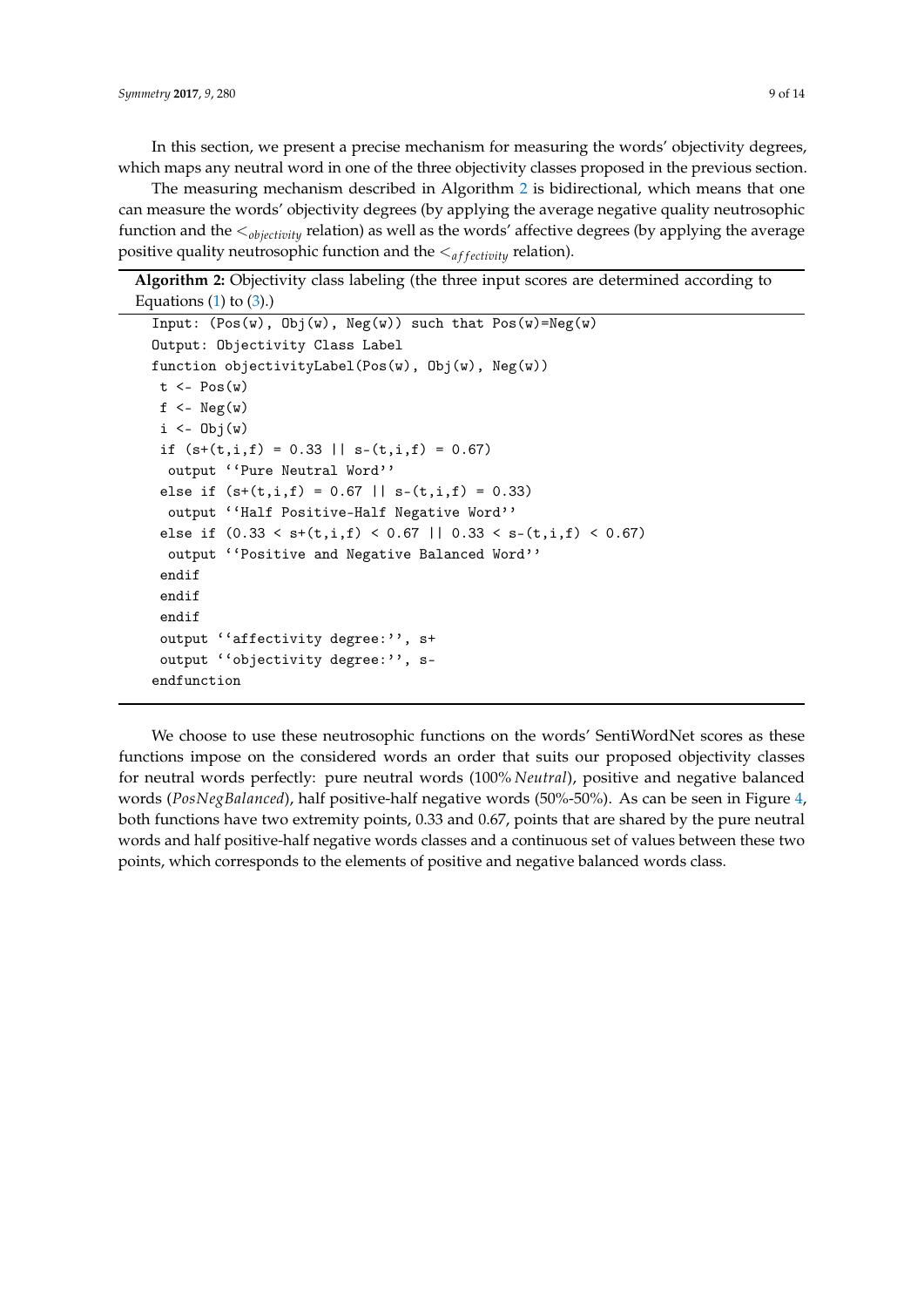<span id="page-9-0"></span>

**Figure 4.** The neutrosophic functions *s* <sup>+</sup> and *s* <sup>−</sup> values corresponding to the proposed "neutral words" classes.

It is evident that Algorithm [2](#page-8-0) is sound and complete: it provides a solution for any word that respects the input conditions: equal positivity and negative scores and the provided solution is correct by the fact that the values of the functions used (*s*<sup>+</sup> or *s*<sup>−</sup>) match perfectly with the three objectivity classes.

Based on the values of the  $s^+$  function, an ascending order of the words' sentiment degree (noted here with  $\langle$ <sub>affectivity</sub>) can be established between the proposed objectivity classes:

<span id="page-9-2"></span>
$$
100\% Neutral affectivity PosNegBalanced affectivity 50\% - 50\% \tag{5}
$$

Indeed, the pure neutral words have zero sentiment degree (zero positivity and negativity scores), while the half positive-half negative words have the strongest *PN*-polarity among the studied words (see Table [1\)](#page-9-1).

<span id="page-9-1"></span>

|                                     | Table 1. The proposed classes for "neutral words" together with their values for the sentiment scores |
|-------------------------------------|-------------------------------------------------------------------------------------------------------|
| and $s^+$ , $s^-$ functions values. |                                                                                                       |

| The Proposed Classes for "Neutral Words" | <b>Sentiment Scores Values</b>                 | $s^+$ Values | $s^-$ Values |
|------------------------------------------|------------------------------------------------|--------------|--------------|
| Pure neutral words                       | (0,0,1)                                        | 0.33         | 0.67         |
| Positive and negative balanced words     | $(x, x, [0.16, 0.98])$ , $x \in [0.006, 0.41]$ | (0.33, 0.67) | (0.33, 0.67) |
| Half positive-half negative words        | (0.5, 0.5, 0)                                  | 0.67         | 0.33         |

Correspondingly, based on the *s* <sup>−</sup> function values, we obtain an ascending order of the words' objectivity degrees (noted here with <*objectivity*). Indeed, the half positive-half negative words have the minimum objectivity degree (zero objectivity score), while the pure neutral words reach the maximum with respect to the objectivity degree (see also Table [1\)](#page-9-1):

<span id="page-9-3"></span>
$$
50\% - 50\% <_{objectivity} PosNegBalanced <_{objectivity} 100\% Neutral
$$
 (6)

In Figure [5,](#page-10-0) we graphically represent the positive and negative balanced words and half positive-half negative words grouped by their values for the *s* <sup>+</sup> function. As can be seen, we obtain an important number of words for which the *s* <sup>+</sup> function is equal to 0.42 (611 occurrences), followed by the group of words having the *s* <sup>+</sup> function equal to 0.5 (395 occurrences).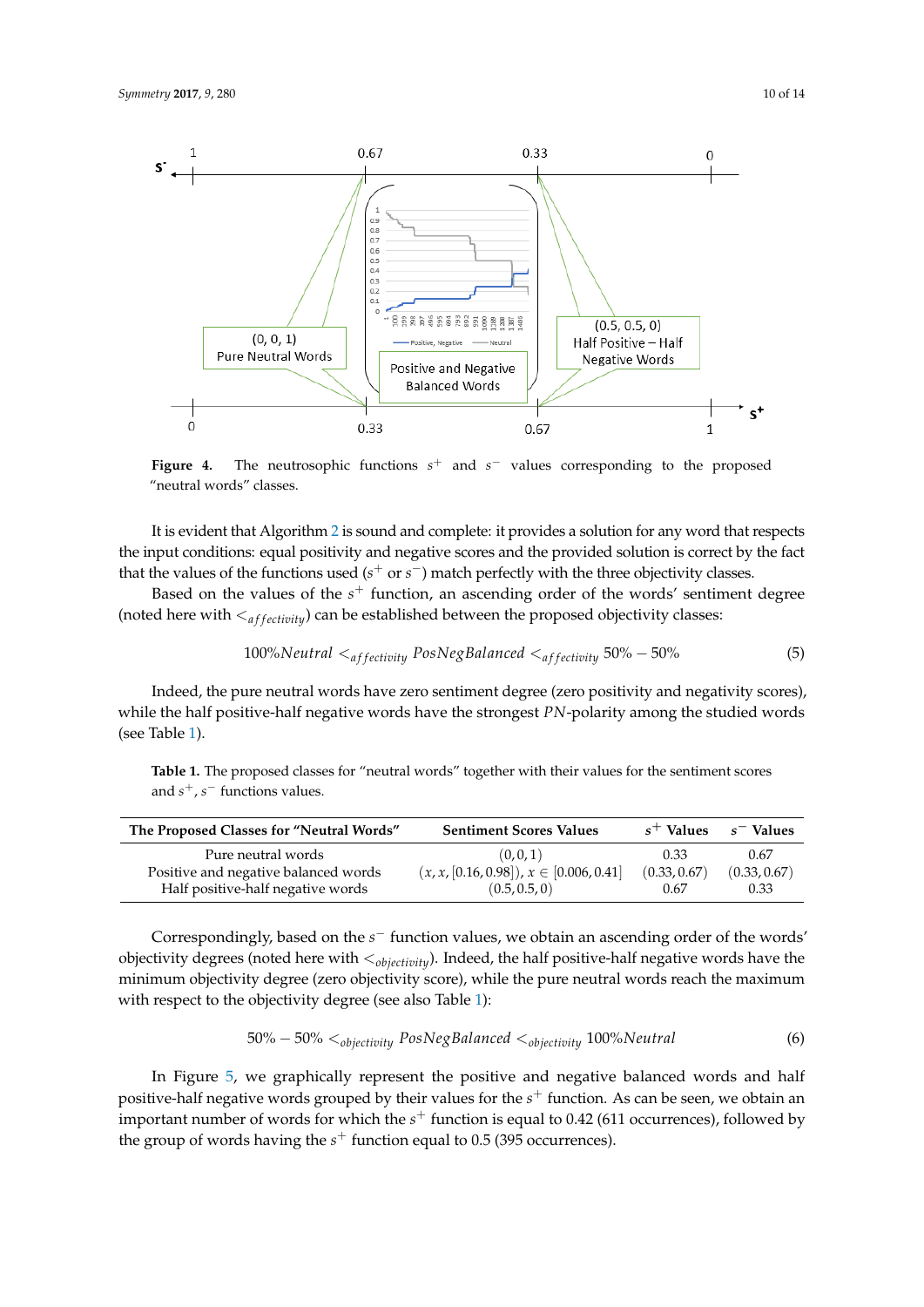<span id="page-10-0"></span>

**Figure 5.** Positive and negative balanced words and half positive-half negative words grouped by the *s* <sup>+</sup> function values.

All the words of the positive and negative balanced words and half positive-half negative words classes were manually annotated for their *PN*-polarity. Surprisingly enough, from a total of 1628 words, 567 words were marked by a linguist expert as having *PN*-polarity. By determining, for each possible value of the *s* <sup>+</sup> function, the average number of words that were manually labeled with *PN*-polarity, another interesting result was obtained, which confirms the proposed neutrosophic-based measuring approach for words' objectivity degrees: we get a strong correlation between the average number of the words marked with *PN*-polarity and the three interval values of the  $s^+$  function, as is shown in the Pareto chart of Figure [6.](#page-10-1) A Pareto chart is a type of chart that contains both bars and a line graph, where individual values are represented in descending order by bars, and the cumulative total is represented by the line [\[38\]](#page-13-17).

<span id="page-10-1"></span>

**Figure 6.** The Pareto chart corresponding to the *s* <sup>+</sup> function interval values and their corresponding average number of words with *PN*-polarity.

As is shown in the chart of Figure [6,](#page-10-1) if we consider the values of the  $s^+$  function partitioned in three intervals: [0.34, 0.46], (0.46, 0.58] and (0.58, 0.67], then the average number of the words marked with *PN*-polarity is strongly correlated with the values of the  $s^+$  function, that is the highest values of this function; the values of the interval (0.58, 0.67] correspond to the group of words that were mostly labeled as having *PN*-polarity. In this way, another validation for the correctness of the  $\leq_{affectivity}$  and <*objectivity* definitions given in Equations [\(5\)](#page-9-2) and [\(6\)](#page-9-3) was obtained.

Evidently, our study will be completed only when all the words, not only the "neutral words", are analyzed with respect to their *s*<sup>+</sup> function values (or, correspondingly, *s*<sup>−</sup> function values). However, from this very first study developed on words having equal positive and negative scores, we discover that the values of average quality neutrosophic functions range from 0.33 to 0.66, and moreover, we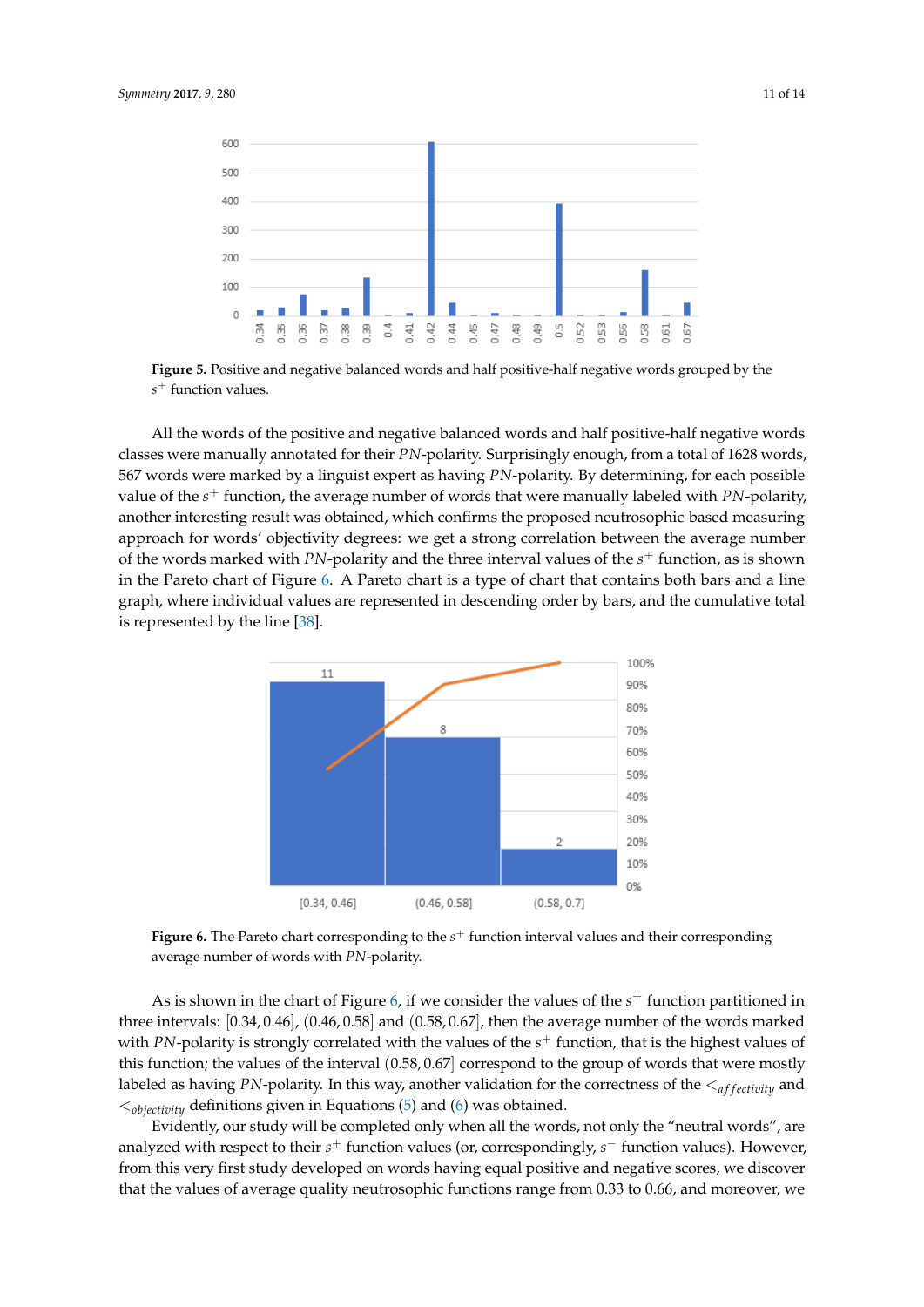obtained a strong correlation between the proposed three classes and the corresponding values of these two functions. More precisely, the pure neutral words (maximum objectivity degree/minimum *PN*-degree) correspond to the lowest value of the *s* <sup>+</sup> function, while the half positive-half negative words (minimum objectivity degree/maximum *PN*-degree) correspond to the highest value of *s* + function. The words of the positive and negative balanced words class have s<sup>+</sup> values between these two extremities.

In our future studies, we propose to investigate the rest of the SentiWordNet words, that is the words with non-equal positive and negative scores, being marked with (weak/strong) positive or negative labels by the rules of Algorithm [1.](#page-5-1) The intended scope of all these studies is to establish a correlation between the values of average quality neutrosophic functions and all these words' sentiment polarities.

#### **6. Conclusions and Future Works**

This paper addresses the problem of objectivity degrees of neutral words by applying the neutrosophic theory on the words' sentiment scores. As was presented, there are precise values of average quality neutrosophic functions based on which we can accurately identify the objectivity degrees of the neutral words.

In Figure [7,](#page-11-0) we resume the workflow of the mechanism proposed in this paper: starting from the sentiment scores extracted from SentiWordNet, we determine the sentiment classes for the words under analysis by means of their corresponding values for average quality neutrosophic functions. Three main conclusions resulted from applying the neutrosophic theory on the words considered as neutral. We summarized these conclusions in terms of the *s*<sup>+</sup> function values, as the *s*<sup>−</sup> function values correspond to the reverse cases:

- the lowest value of the  $s^+$  function, that is 0.33, was obtained for the words that have the highest objectivity degree (or, corresponding, the smallest *PN*-polarity): the pure neutral words class
- the highest value of the  $s^+$  function, that is 0.67, was obtained for the words that have the smallest objectivity degree (or, equivalently, the highest *PN*-polarity): the half positive-half negative words class
- the values between these extremities, that is the values from the interval (0.33, 0.67), correspond to the words of the positive and negative balanced words class, where we can find a group of words with a mixture of sentiment polarities; nevertheless, the words with the objectivity scores bigger than the *PN*-scores have smaller *s* <sup>+</sup> values than the words for which the *PN*-scores overcome the objectivity scores.

<span id="page-11-0"></span>

Figure 7. The workflow of the proposed labeling mechanism for objectivity sentiment classes.

For our future studies, we propose to apply the same formalism on the other words of the SentiWordNet: the sentiment-carrying words of this lexical resource, and then, to correlate the results obtained for the words considered as neutral with the future obtained results. The scope of our investigations is to determine a precise measurement for the words' sentiment polarities formalized by means of neutrosophic theory.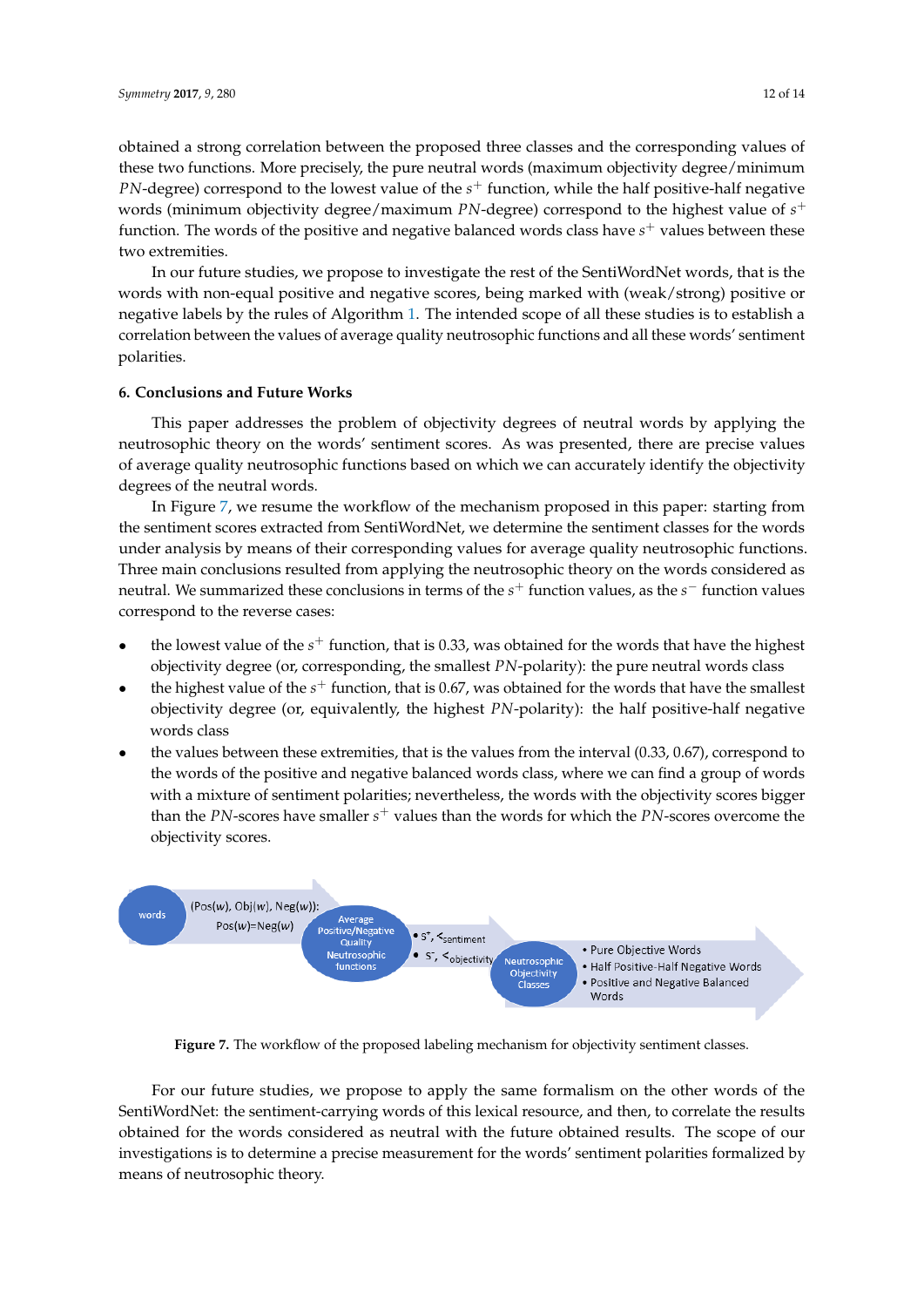**Author Contributions:** The three co-authors drew together the plan and the ideational reinforcement of the work. Mihaela Colhon made the part of calculations, did the integration of the contributions and provided the theoretical neutrosophic foundation. Stefan Vlăduțescu and Xenia Negrea provided the corpus of examples, finalized the bibliography and performed the checks. All three authors accepted the final form of the work.

**Conflicts of Interest:** The authors declare no conflict of interest.

#### **References**

- <span id="page-12-0"></span>1. Lakra, S.; Prasad, T.V.; Ramakrishna, G. Representation of a Sentence using a Polar Fuzzy Neutrosophic Semantic Net. *Int. J. Adv. Comput. Sci. Appl. Spec. Issue Nat. Lang. Process.* **2014**, *4*, 1–8.
- <span id="page-12-1"></span>2. Minsky, M. A Framework for Representing Knowledge. In *The Psychology of Computer Vision*; Winston, P., Ed.; McGraw Hill: New York, NY, USA, 1975; pp. 211–277.
- <span id="page-12-2"></span>3. Peirce, C.S. Existential Graphs. Collected Papers of Charles Sanders Peirce. 1994. Available online: [https:](https://colorysemiotica.files.wordpress.com/2014/08/peirce-collectedpapers.pdf) [//colorysemiotica.files.wordpress.com/2014/08/peirce-collectedpapers.pdf](https://colorysemiotica.files.wordpress.com/2014/08/peirce-collectedpapers.pdf) (accessed on 8 October 2017).
- <span id="page-12-3"></span>4. Guo, J.F.; Shao, X.D. A fine fuzzy spatial partitioning model for line objects based on computing with words and application in natural language spatial query. *J. Intell. Fuzzy Syst.* **2017**, *32*, 2017–2032.
- 5. Hightower, R.R. Fuzzy Semantic Networks. Master's Thesis, Kansas State University, Manhattan, KS, USA, 1986.
- <span id="page-12-4"></span>6. O'Neill, E.T.; Kammerer, K.A.; Bennett, R. The Aboutness of Words. *J. Assoc. Inf. Sci. Technol.* **2017**, *68*, 2471–2483.
- <span id="page-12-5"></span>7. Jiang, D.D.; Luo, X.F.; Xuan, J.Y.; Xu, Z. Sentiment Computing for the News Event Based on the Social Media Big Data. *IEEE Access* **2017**, *5*, 2373–2382.
- <span id="page-12-6"></span>8. Huang, Y.; Goh, T.; Liew, C. Hunting suicide notes in Web 2.0—Preliminary findings. In Proceedings of the Ninth IEEE International Symposium on Multimedia Workshops, Beijing, China, 10–12 December 2017. IEEE Computer Society: Los Alamitos, CA, USA, 2007; pp. 517–521.
- <span id="page-12-7"></span>9. Derks, D.; Bos, A.E.R.; von Grumbkow, J. Emoticons and online message interpretation. *Soc. Sci. Comput. Rev.* **2008**, *26*, 379–388.
- <span id="page-12-8"></span>10. Nardi, B.A. Beyond bandwidth: Dimensions of connection in interpersonal communication. *Comput. Support. Coop. Work* **2005**, *14*, 91–130.
- <span id="page-12-9"></span>11. Thelwall, M.; Buckley, K.; Paltoglou, G.; Cai, D.; Kappas A. Sentiment strength detection in short informal text. *J. Am. Soc. Inf. Sci. Technol.* **2010**, *61*, 2544–2558.
- <span id="page-12-10"></span>12. Esuli, A.; Sebastiani, F. SENTIWORDNET: A Publicly Available Lexical Resource for Opinion Mining. In Proceedings of the 5th Conference on Language Resources and Evaluation (LREC'06), Genoa, Italy, 24–26 May 2006; pp. 417–422.
- <span id="page-12-11"></span>13. Kreutzer, J.; White, N. *Opinion Mining Using SentiWordNet*; Uppsala University: Uppsala, Sweden, 2013.
- <span id="page-12-12"></span>14. Baldoni, M.; Baroglio, C.; Patti, V.; Rena, P. From tags to emotions: Ontology-driven sentiment analysis in the social semantic web. *Intell. Artif.* **2012**, *6*, 41–54.
- <span id="page-12-13"></span>15. Hatzivassiloglou, V.; Wiebe, J.M. Effects of adjective orientation and gradability on sentence subjectivity. In Proceedings of the 18th International Conference on Computational Linguistics (COLING-00), Saarbrücken, Germany, 31 July–4 August 2000; pp. 174–181.
- <span id="page-12-14"></span>16. Kamps, J.; Marx, M.; Mokken, R.J.; De Rijke, M. Using WordNet to measure semantic orientation of adjectives. In Proceedings of the 4th International Conference on Language Resources and Evaluation (LREC-04), Lisbon, Portugal, 26–28 May 2004; Volume IV, pp. 1115–1118.
- <span id="page-12-15"></span>17. Ren, F.J.; Wang, L. Sentiment analysis of text based on three-way decisions. *J. Intell. Fuzzy Syst.* **2017**, *33*, 245–254.
- 18. Riloff, E.; Wiebe, J.; Wilson, T. Learning subjective nouns using extraction pattern bootstrapping. In Proceedings of the 7th Conference on Natural Language Learning (CONLL-03), Edmonton, CA, USA, 31 May–1 June 2013; pp. 25–32.
- <span id="page-12-16"></span>19. Vegnaduzzo, S. Acquisition of subjective adjectives with limited resources. In Proceedings of the AAAI Spring Symposium on Exploring Attitude and Affect in Text: Theories and Applications, Palo Alto, CA, USA, 22–24 March 2004.
- <span id="page-12-17"></span>20. Smarandache, F. *Symbolic Neutrosophic Theory*; Europa Nova: Brussels, Belgium, 2015.